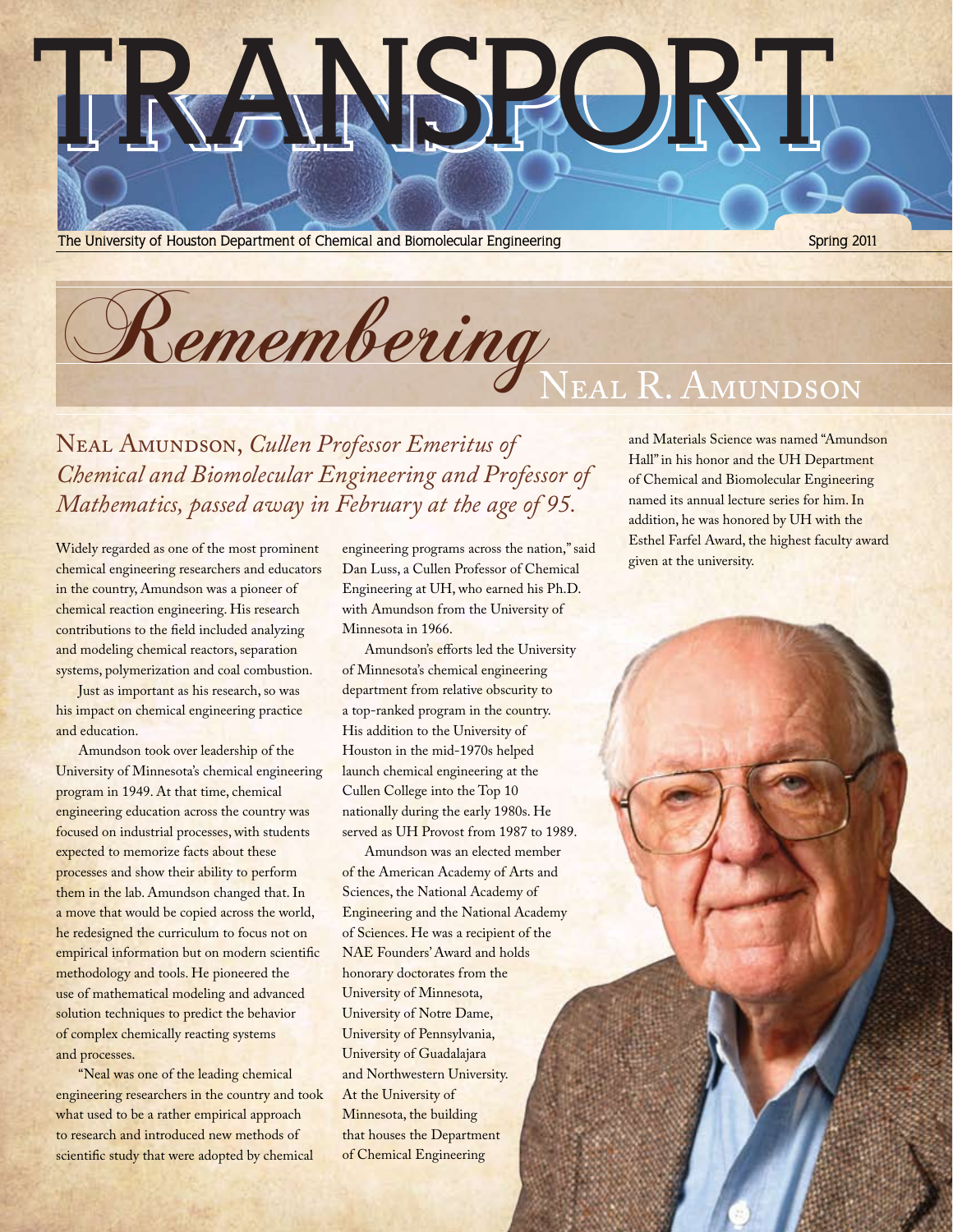# $\frac{1}{2}$ **Engineering**<br>Building Open<br>To Student

#### UH Professor Richard Willson Named 2010 AAAS Fellow



ChBE Professor Richard Willson has been named a 2010 Fellow of the American Association for the Advancement of Science (AAAS), which is the world's largest general scientific society and publisher of the journal *Science*. He was recognized by the AAAS for his "distinguished contributions to biomolecular recognition sciences and its applications and for development of technologies for rapid characterization of catalysts and nucleic acids."

#### UH Professor Peter Vekilov Named Fellow of the American Physical Society



For pioneering research in the areas of crystallization and protein aggregation, Peter Vekilov, professor of chemical and biomolecular engineering, has been named a fellow of the American Physical Society. Vekilov's work has had a profound impact in the biological physics community. He discovered the two-step nucleation mechanism, dubbed the Vekilov mechanism, whereby crystal nuclei form inside pre-existing dense liquid droplets. He has also been able to capture and document one of only three mechanisms ever discovered on how molecules attach themselves to crystals.

#### New Faculty

Patrick Cirino joined the department as an associate professor in Spring of 2011. He received his Ph.D. in chemical engineering from the



California Institute of Technology in June of 2003 under the direction of Frances Arnold. From 2003 to 2004 he worked as a postdoctoral research associate at the University of Florida in the microbiology laboratory of Lonnie Ingram. He then began teaching at Pennsylvania State University and was promoted to associate professor in 2010. While at Penn State he developed research programs in the general areas of metabolic engineering and protein engineering, which focuses in E. coli redox metabolism, biocatalyst screening and improvement and regulatory protein engineering. At the University of Houston, biomolecular engineering research in the Cirino lab will continue in the design and implementation of novel small molecule screening systems and customized generegulation tools for synthetic biology and metabolic engineering. Specific applications include enhancing microbial production of a variety of pharmaceutically important natural products and chemical intermediates.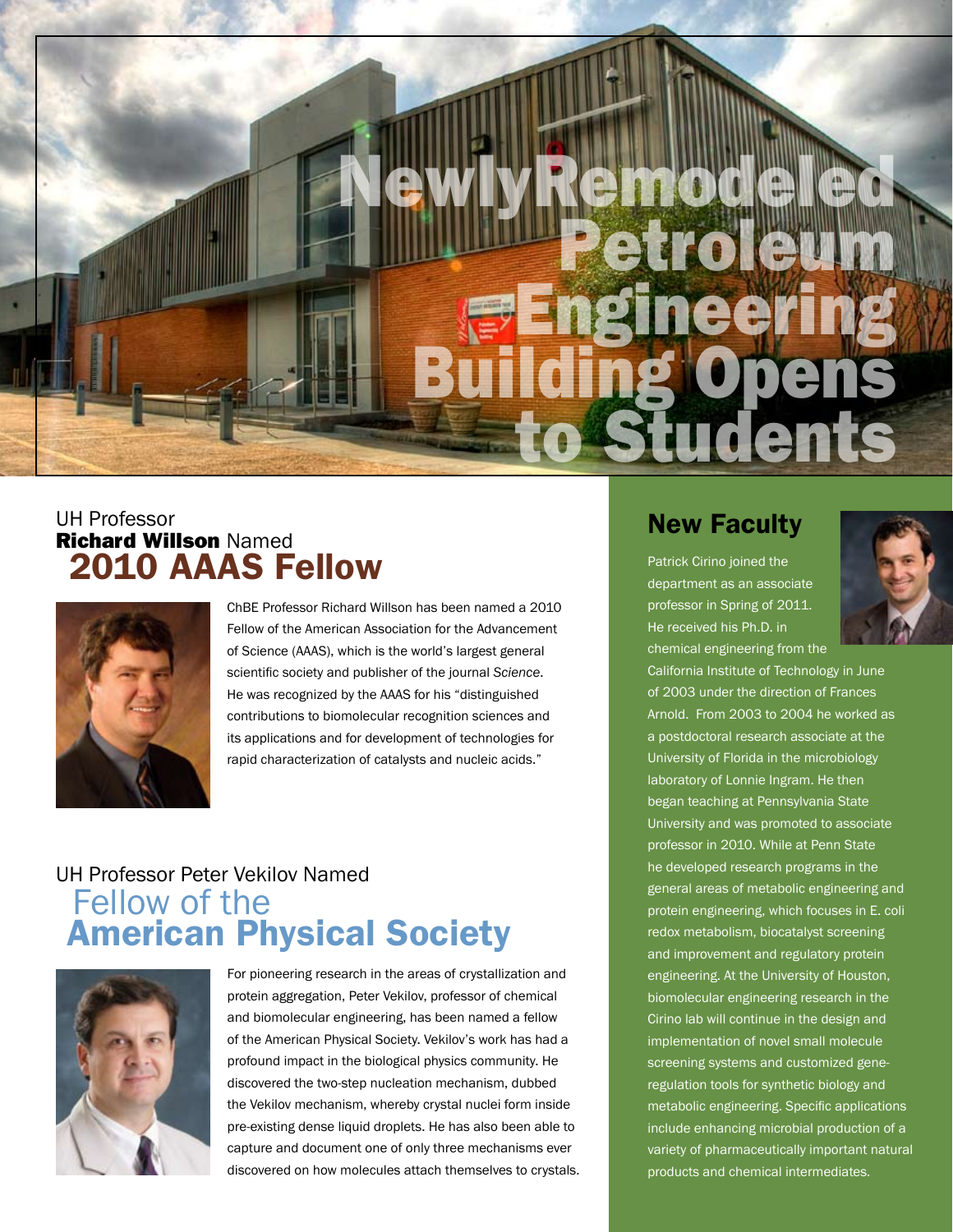The newly remodeled Petroleum Engineering Building in the University of Houston Energy Research Park opened in January. Petroleum engineering is a key element of the UH Energy Research Park and contributes to addressing one of the two strategic topics (energy and medicine) in the UH Tier One initiative.

The refurbished building houses nearly 25,000 square feet of instructional and research space, including three classrooms, three undergraduate teaching laboratories, three faculty research laboratories, a computer lab, and offices exclusively for the use of the Petroleum Engineering Program. The classrooms are being equipped with state-of-the-art recording

equipment to enable online review of lectures by students following class attendance.

Petroleum engineering is the first program to bring undergraduate instruction to the Energy Research Park. The inaugural course taught in the new facility is Reservoir Petrophysics for sophomores, exploring rock and fluid properties in petroleum reservoirs. The rest of the Petroleum Engineering Program, including the long-standing successful evening graduate program, will migrate into the new facility this summer. Special thanks to Beth Madison Foundation, Marathon Oil Company, Devon Energy and Southwestern Energy.

## Jeff Rimer's Work on Cover of **Science**

Research by Jeff Rimer, assistant professor in chemical and biomolecular engineering, has made the cover of one of the world's most prestigious scientific journals. The work exploring two possible drug targets for combating a rare

type of kidney stone appeared in the Oct. 15 issue of *Science*. As one of the college's newest faculty members, Rimer conducted this research as a postdoctoral researcher in the lab of Michael Ward at New York University's Molecular Design Institute.





#### Jacinta Conrad Uncovers *'Walking'* Bacteria

ChBE Assistant Professor Jacinta Conrad and her collaborators have uncovered a new method of bacteria motility that could have implications for everything from food production to military transport. Conrad started this work during postdoctoral research at the University of Illinois at Urbana-Champaign, and her findings appeared in the October 8 issue of *Science*. She is the paper's co-lead author along

with Maxsim L. Gibiansky, a graduate student at the University of California, Los Angeles. Her collaborators include Joshua Shrout, assistant professor of civil engineering at the University of Notre Dame; and the senior author, Gerard C. L. Wong, a professor at the University of California, Los Angeles.

# Department Shines in **National** Rankings

The University of Houston Cullen College of Engineering boasts one of the nation's top doctoral programs in chemical engineering. That's according to the most recent evaluation of Ph.D. programs released by The National Academies' National Research Council, widely considered the most sound and respected rankings in academia. Based on data from 2005, the chemical engineering Ph.D. program placed 18<sup>th</sup> in the country in the NRC's surveybased rating, which measures a program against standards set by members of its discipline. The department fared even better in the NRC's research activity evaluation, which factored in publications, citations, the percent of the faculty holding research grants, and recognition of scholarship as evidenced by honors and awards. In this category, the college's chemical engineering Ph.D. program ranked 13<sup>th</sup> in the country.